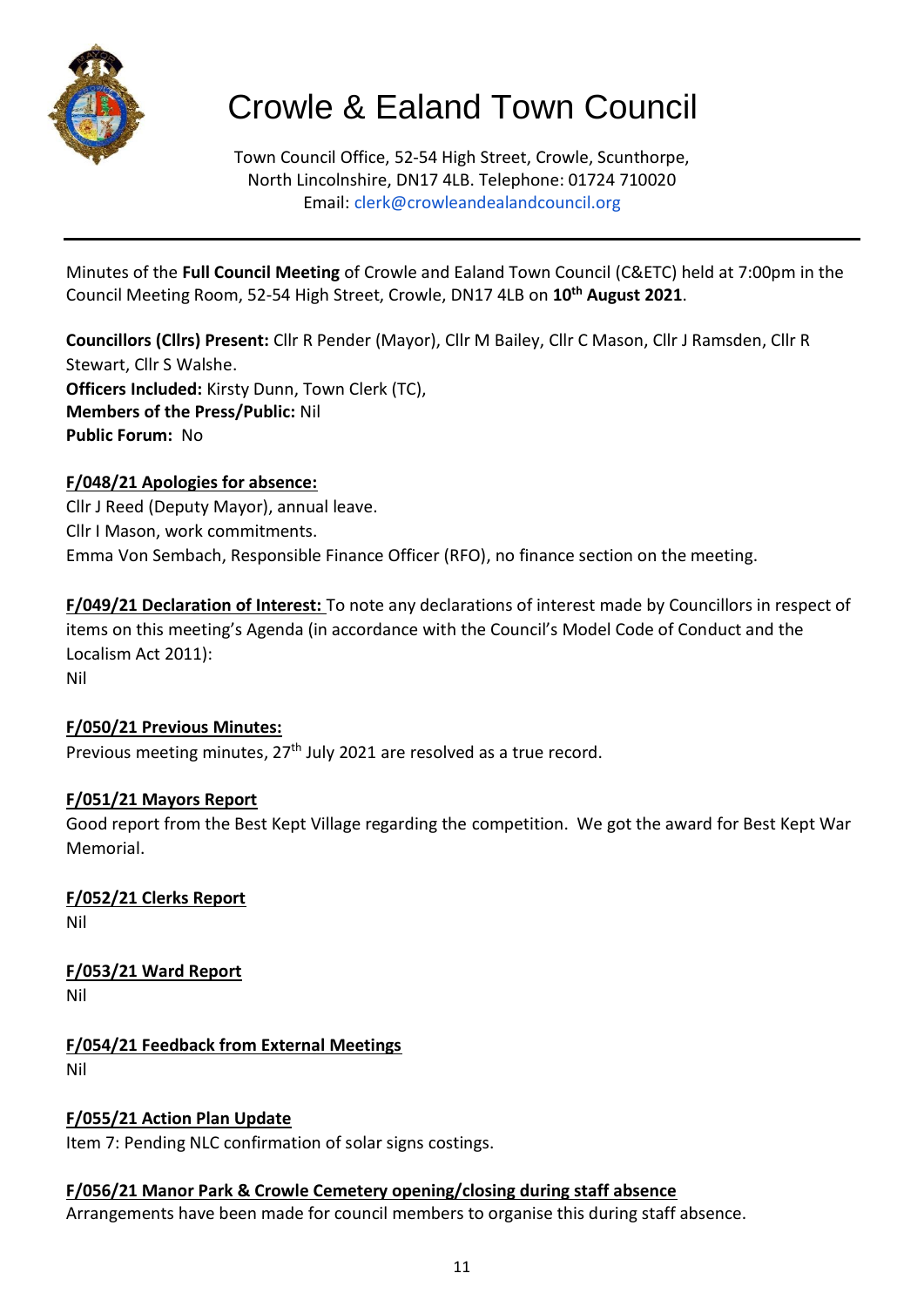#### **F/057/21 Double Monthly Meetings**

Resolved to revert to one meeting per month as standard with additional meetings as required. This can be reviewed if meetings are frequently extended. To be introduced with immediate effect.

#### **F/058/21 Fence Line Maintenance at Manor Park**

Defer to next meeting.

#### **F/059/21 Planning Applications**

| PA/2021/1257 | Erect a detached chalet bungalow and garage, 85 The Laurels, Godnow Road,                                                  |  |  |  |
|--------------|----------------------------------------------------------------------------------------------------------------------------|--|--|--|
|              | Crowle, DN17 4EE                                                                                                           |  |  |  |
|              | http://www.planning.northlincs.gov.uk/plan?ref=PA/2021/1257<br>Using LGA72 s101(a), the following comments were submitted: |  |  |  |
|              |                                                                                                                            |  |  |  |
|              | Ensuring the implementation of adequate sewage and drainage infrastructure, this                                           |  |  |  |
|              | council has no further observations on this application.                                                                   |  |  |  |
| PA/2021/1292 | Planning permission to remove condition 12 of planning application PA/2018/2251                                            |  |  |  |
|              | - to allow for connection of surface water drainage to main drains. Land rear of 28                                        |  |  |  |
|              | North Street, Crowle, DN17 4NE                                                                                             |  |  |  |
|              | http://www.planning.northlincs.gov.uk/plan?ref=PA/2019/1292                                                                |  |  |  |
|              | No Observations                                                                                                            |  |  |  |
| PA/2021/1312 | Application for determination of the requirement for prior approval for a change of                                        |  |  |  |
|              | use from office (Class B1 (a)) to residential dwelling, 12 North Street, Crowle, DN17                                      |  |  |  |
|              | 4NB                                                                                                                        |  |  |  |
|              | http://www.planning.northlincs.gov.uk/plan?ref=PA/2021/1312                                                                |  |  |  |
|              | No Observations.                                                                                                           |  |  |  |
| PA/2021/1319 | Application for the discharge of a planning obligation attached to PA/2015/0481                                            |  |  |  |
|              | relating to the timescale for the recreation contribution and request offsite                                              |  |  |  |
|              | affordable housing contribution in lieu of onsite provision, Site 2, Land off Seven                                        |  |  |  |
|              | Lakes Entrance/A161, Wharf Road, Ealand DN17 4BQ                                                                           |  |  |  |
|              | http://www.planning.northlincs.gov.uk/plan?ref=PA/2021/1319                                                                |  |  |  |
|              | No Observations.                                                                                                           |  |  |  |
| PA/2021/551  | Application to erect a three-bedroomed chalet bungalow at 40 High Street, Crowle,                                          |  |  |  |
|              | <b>DN17 4LD</b>                                                                                                            |  |  |  |
|              | http://www.planning.northlincs.gov.uk/plan?ref=PA/2021/551                                                                 |  |  |  |
|              | <b>Application GRANTED</b>                                                                                                 |  |  |  |
| PA/2019/904  | Outline planning permission to erect five detached dwellings, including the                                                |  |  |  |
|              | demolition of 7 Mill Road and associated works, with appearance, landscaping and                                           |  |  |  |
|              | scale reserved for subsequent consideration on land to the rear of 7 Mill Road,                                            |  |  |  |
|              | Crowle, DN17 4LW                                                                                                           |  |  |  |
|              | http://www.planning.northlincs.gov.uk/plan?ref=PA/2019/904                                                                 |  |  |  |
|              | <b>Application GRANTED</b>                                                                                                 |  |  |  |
| PA/2021/871  | Outline planning permission to erect a detached dwelling and garage with all                                               |  |  |  |
|              | matters reserved for subsequent consideration at 43 Eastoft Road, Crowle, DN17                                             |  |  |  |
|              | 4LR                                                                                                                        |  |  |  |
|              | http://www.planning.northlincs.gov.uk/plan?ref=PA/2021/871                                                                 |  |  |  |
|              | <b>Application GRANTED</b>                                                                                                 |  |  |  |

## **F/060/21 Highways, Footpaths and Street Lighting Matters**

Nil